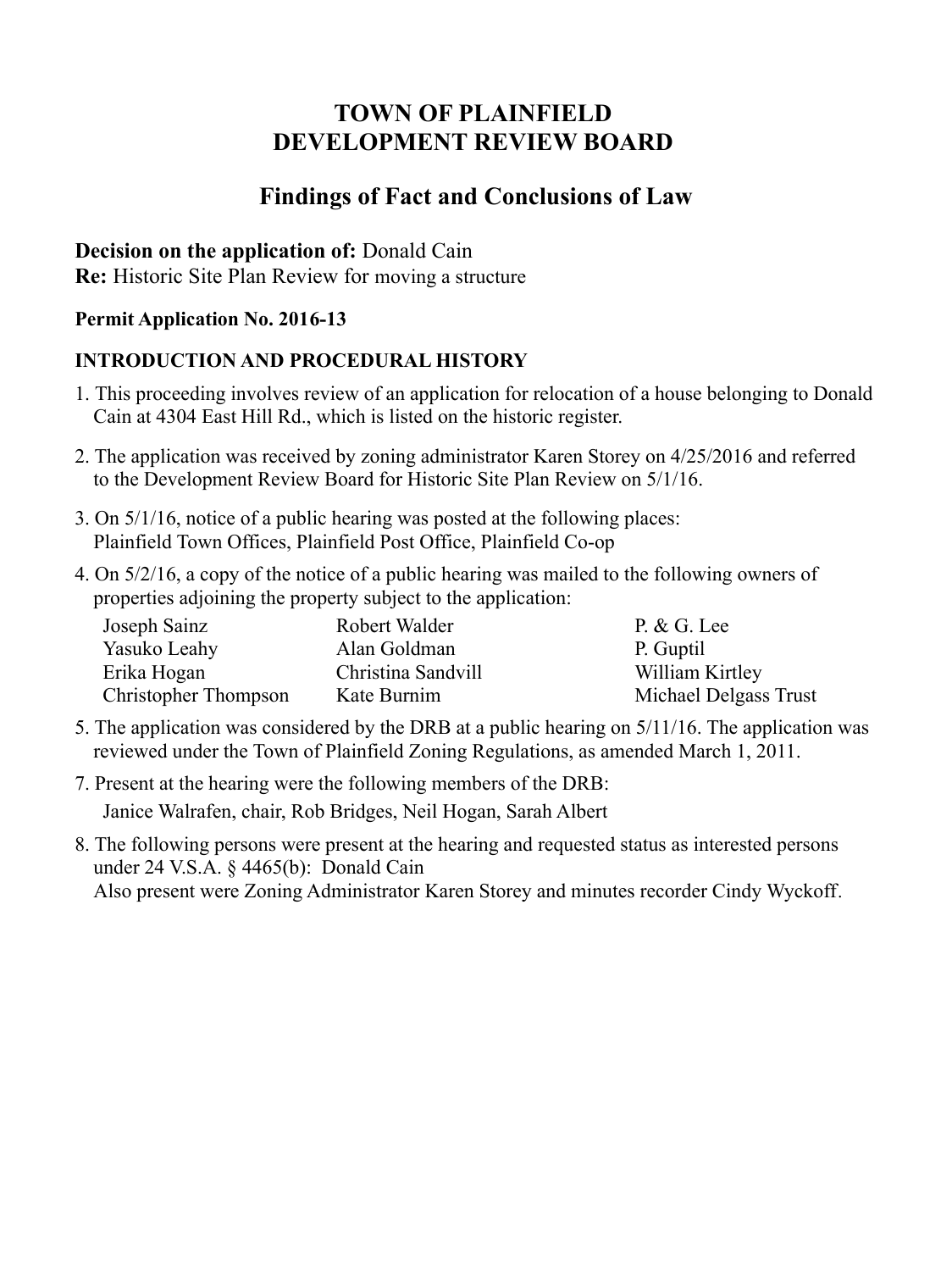#### **FINDINGS**

Based on the application and the testimony, the Development Review Board makes the following findings:

- 1. Donald Cain wants to move the house on his property 40' further back from the road. The subject property is located at 4304 East Hill Rd., tax map parcel no. 09-004.000.
- 2. The property is located in the **Forest & Agricultural** District as described on the Town of Plainfield Zoning Map on record at the town office and section **4.2** of the Zoning Regulations.
- 3. Currently the house is about 10' from the edge of the town road. The proposed move will result in the house being over 50' from the road and in compliance with zoning.
- 4. There will be no changes to the exterior of the building or to its dimensions; however Section 3.15 states that because the parcel contains a building listed on the state and national register of historic places, the application is required to have site plan approval by the DRB. Prior to granting that approval, the DRB must find that the historic building and/or site will be renovated in accordance with the provisions of 24 V.S.A. §4414.
- 5. A new basement will be built for the house at its new location and the current basement will be filled in. Some sill replacement may be necessary but the extent won't be known until the move takes place.